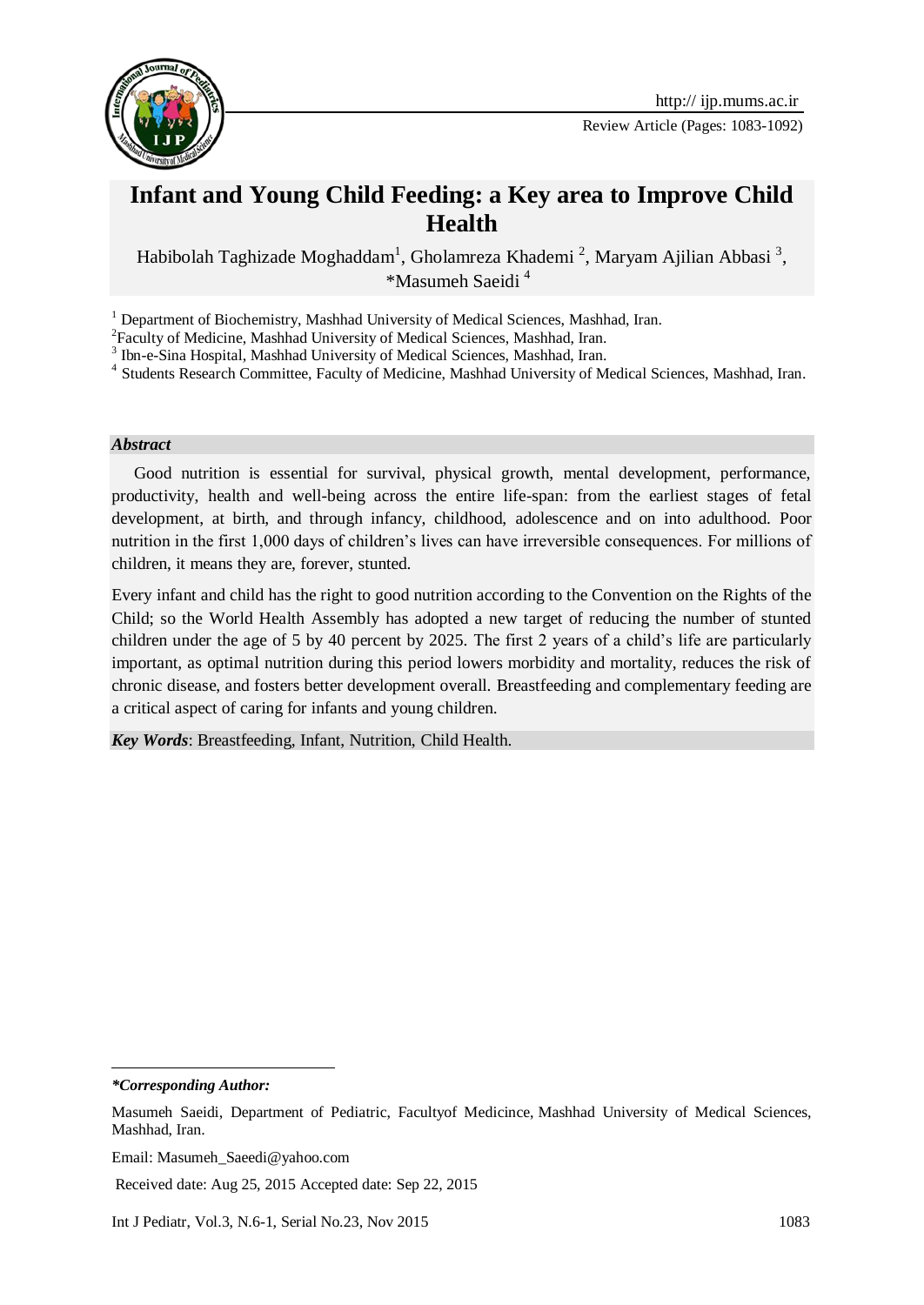### **1- Introduction**

6.6 million children under the age of five died in 2012 - more than 750 every hour. Most of these children could survive and thrive with access to simple, affordable interventions. The loss of a child is a tragedy - families suffer and human potential is wasted. WHO is improving child health by helping countries deliver integrated, effective care in a continuum, starting with a healthy pregnancy for the mother, through birth and care up to five years of age. Investing in health systems is a key to delivering this essential care (1).



### **2- Materials and Methods**

The current study is a review survey which was conducted to evaluate of Infant and Young Child Feeding in the world by studying WHO website, Centers for Disease Control and Prevention (CDC), United Nations Children's Fund (UNICEF) and United Nations (UN) websites and scientific texts about this subject. To evaluate the texts and websites, the singular or combination forms of the following key words were used: "Child feeding", "Infant feeding" "Worldwide" and "Nutrition". To evaluate the electronic databases the following websites were searched: Google, Ministry of Healthcare, Google Scholar, Scopus and PubMed. Library search was performed by referring to the journal archives of libraries, and evaluating the available Persian and English references and also, articles of

research-scientific journals, and articles of the annual seminar of Nutrition and Public health.

## **3- Results**

## *3.1: Key facts about infant feeding*

- Every infant and child has the right to good nutrition according to the Convention on the Rights of the Child.
- Undernutrition is associated with 45% of child deaths.
- Globally in 2013, 161.5 million children under 5 were estimated to be stunted, 50.8 million were estimated to have low weight-forheight, and 41.7 million were overweight or obese.
- About 36% of infants 0 to 6 months old are exclusively breastfed.
- Few children receive nutritionally adequate and safe complementary foods; in many countries less than a fourth of infants 6–23 months of age meet the criteria of dietary diversity and feeding frequency that are appropriate for their age.
- About 800 000 children's lives could be saved every year among children under 5, if all children 0– 23 months were optimally breastfed (2).

## *3.1-Infant and Young Child Feeding and Nutrition*

Breastfeeding and complementary feeding are a critical aspect of caring for infants and young children. Appropriate feeding practices stimulate bonding with the caregiver and psycho-social development. They lead to improved nutrition and physical growth, reduced susceptibility to common childhood illnesses and better resistance to cope with them. Improved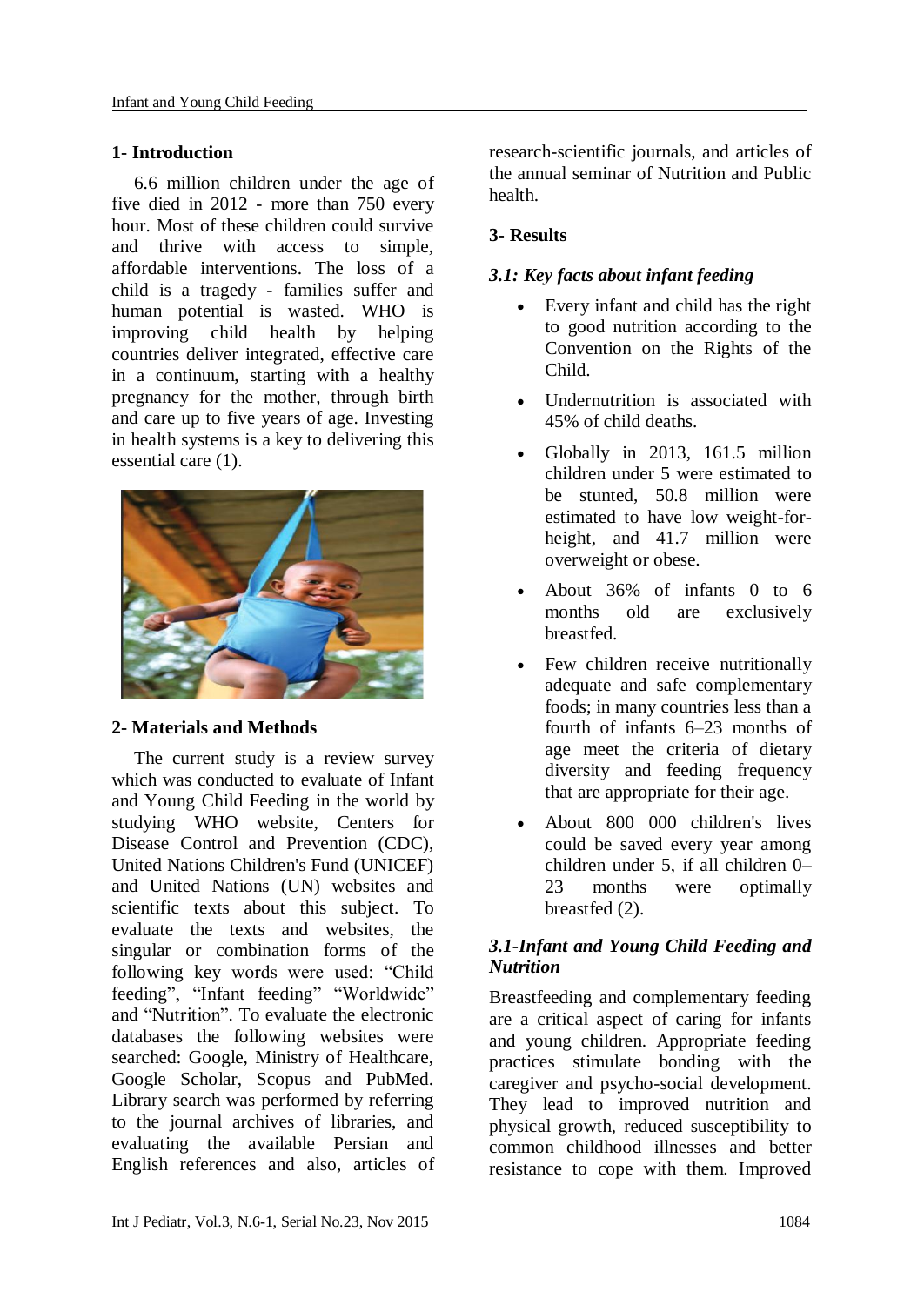health outcomes in young children have long- lasting health effects throughout the life-span, including increased performance and productivity, and reduced risk of certain non-communicable diseases (3).

## *3.2-Global Strategy for Infant and Young Child Feeding*

Infant and young child feeding is a cornerstone of care for childhood development. In 2005, one third of children under five in developing countries were estimated to be stunted as a consequence of poor feeding and repeated infections. Even in resource poor settings, improved feeding practices can lead to improved intakes of energy and nutrients, leading to better nutritional status.

Over the past decades, the evidence on the biological requirements for appropriate nutrition, recommended feeding practices and factors impeding appropriate feeding has grown steadily. Moreover, much has been learned about interventions that are effective in promoting improved feeding. For example, studies in Bangladesh, Brazil and Mexico have demonstrated the impact of counselling, in communities and health services, to improve feeding practices, food intake and growth.

The Global Strategy for Infant and Young Child Feeding, endorsed by WHO Member States and the UNICEF Executive Board in 2002, aims to revitalize efforts to protect, promote and support appropriate infant and young child feeding. It builds upon past initiatives, in particular the Innocenti Declaration and the Baby-Friendly Hospital Initiative, and addresses the needs of all children including those living in difficult circumstances, such as infants of mothers living with HIV, lowbirth-weight infants and infants in emergency situations. The Strategy is the guiding framework through which WHO prioritizes research and development work in the area of infant and young child feeding, and provides technical support to countries to facilitate implementation(3).

Optimal breastfeeding is so critical that it could save about 800 000 under 5 child lives every year. However, many infants and children do not receive optimal feeding. For example, only about 36% of infants aged 0 to 6 months worldwide are exclusively breastfed over the period of 2007-2014.

Recommendations have been refined to also address the needs for infants born to HIV-infected mothers. Antiretroviral drugs now allow these children to exclusively breastfeed until they are 6 months old and continue breastfeeding until at least 12 months of age with a significantly reduced risk of HIV transmission (3, 4).

## *3.2-1: Breastfeeding*

Breastfeeding is the act of milk transference from mother to baby that is needed for the survival and healthy growth of the baby into an adult. Breastfeeding creates an inimitable psychosocial bond between the mother and baby enhances modest cognitive development and it is the underpinning of the infant's wellbeing in the first year of life even into the second year of life with appropriate complementary foods from 6 months Furthermore, breastfeeding reduces the risk of neonatal complications respiratory and other varieties of illnesses (5).

Exclusive breastfeeding for 6 months has many benefits for the infant and mother. Chief among these is protection against gastrointestinal infections which is observed not only in developing but also industrialized countries. Early initiation of breastfeeding, within one hour of birth, protects the newborn from acquiring infections and reduces newborn mortality. The risk of mortality due to diarrhoea and other infections can increase in infants who are either partially breastfed or not breastfed at all.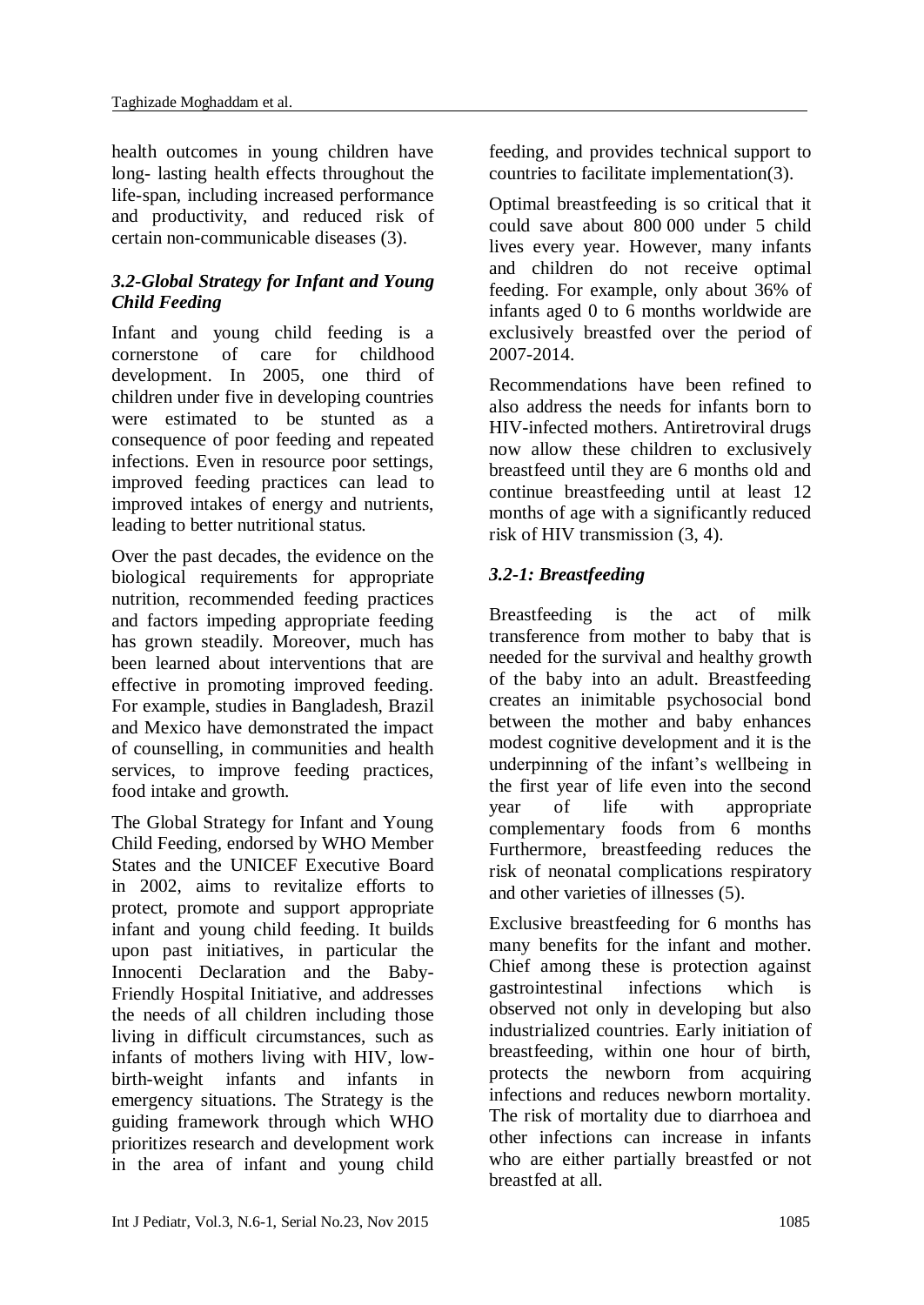Breast milk is also an important source of energy and nutrients in children aged 6 to 23 months. It can provide half or more of a child's energy needs between the ages of 6 and 12 months, and one third of energy needs between 12 and 24 months. Breast milk is also a critical source of energy and nutrients during illness, and reduces mortality among children who are malnourished.

Adults who were breastfed as babies are less likely to be overweight/ obese. Children and adolescents that have been breastfed perform better on intelligence tests. Breastfeeding also contributes to the health and well-being of mothers; it reduces the risk of ovarian and breast cancer and helps space pregnancies– exclusive breastfeeding of babies under 6 months has a hormonal effect which often induces a lack of menstruation. This is a natural (though not fail-safe) method of birth control known as the Lactation Amenorrhoea Method.

Mothers and families need to be supported for their children to be optimally breastfed. Actions that help protect, promote and support breastfeeding include:

- adoption of policies such as the International Labour Organization's Maternity Protection Convention 183 and Recommendation No. 191, which complements Convention No. 183 by suggesting a longer duration of leave and higher benefits;
- the International Code of Marketing of Breast-milk Substitutes and subsequent relevant World Health Assembly resolutions;
- implementation of the Ten Steps to Successful Breastfeeding specified

in the Baby-Friendly Hospital Initiative, including:

- o skin-to-skin contact between mother and baby immediately after birth and initiation of breastfeeding within the first hour of life;
- o breastfeeding on demand (that is, as often as the child wants, day and night);
- o rooming-in (allowing mothers and infants to remain together 24 hours a day);
- o not giving babies additional food or drink, even water, unless medically necessary;
- provision of supportive health services with infant and young child feeding counselling during all contacts with caregivers and young children, such as during antenatal and postnatal care, well-child and sick child visits, and immunization; and
- community support, including mother support groups and community-based health promotion and education activities. To enable mothers to establish and sustain exclusive breastfeeding for six months, WHO and UNICEF recommend:
- Initiation of breastfeeding within the first hour of life;
- Exclusive breastfeeding that is, the infant only receives breastmilk without any additional food or drink, not even water;
- Breastfeeding on demand that is, as often as the child wants, day and night;
- No use of bottles, teats or pacifiers (3-8)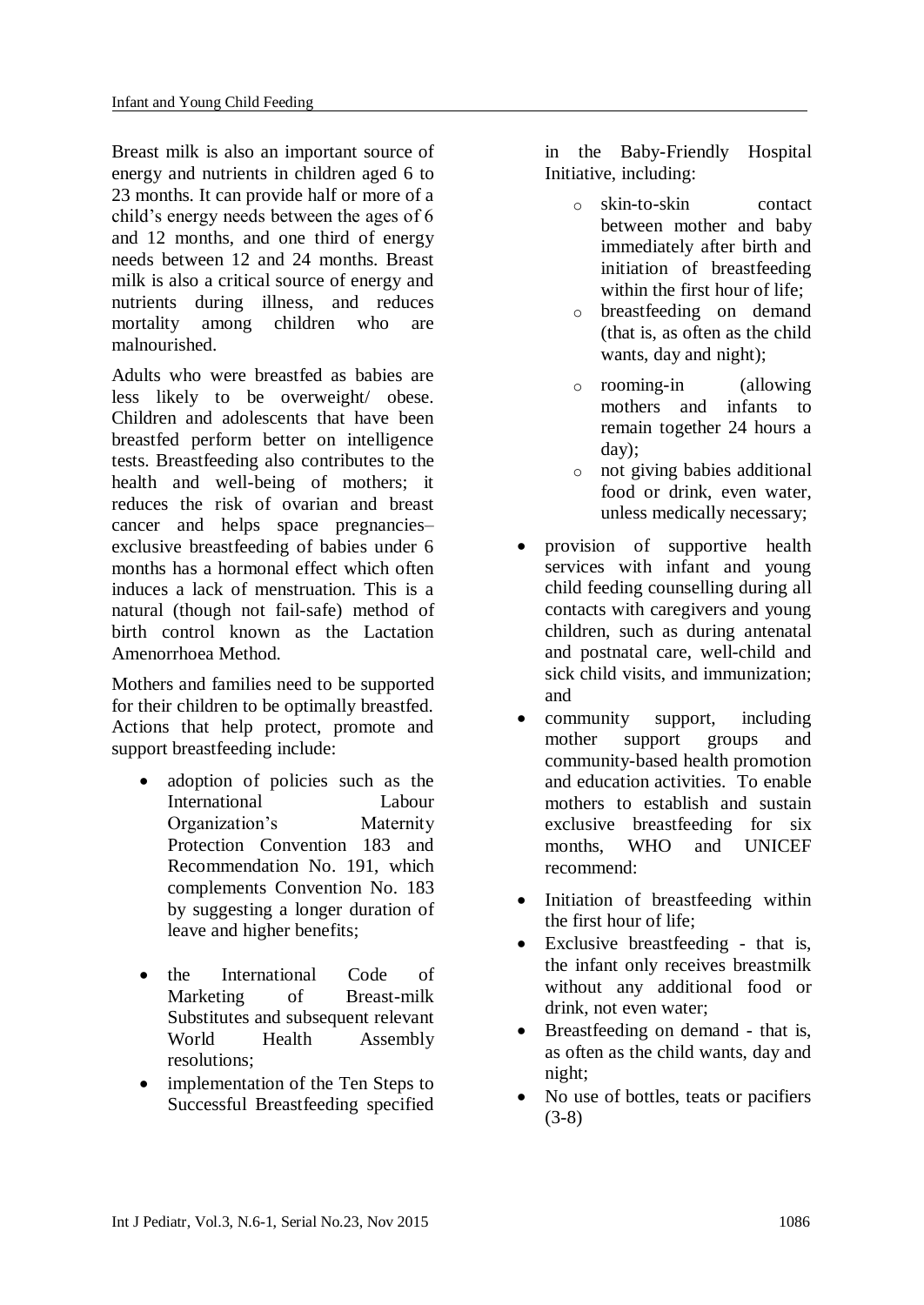<sup>1</sup>Adapted from: WHO/UNICEF Integrated IYCF counseling course, 2007



**Fig 1**: Benefits of breastfeeding<sup>1</sup>



**Fig 2**: Risks of artificial feeding<sup>1</sup>

#### *3.2-2: Complementary feeding*

When breast milk is no longer enough to meet the nutritional needs of the infant, complementary foods should be added to the diet of the child. Complementary feeding typically covers the period from six to 24 months of age, and is a very vulnerable period. It is the time when malnutrition starts in many infants, contributing significantly to the high prevalence of malnutrition in children under five years of age worldwide.

Around the age of 6 months, an infant's need for energy and nutrients starts to exceed what is provided by breast milk, and complementary foods are necessary to meet those needs. An infant of this age is also developmentally ready for other foods. If complementary foods are not introduced around the age of 6 months, or if they are given inappropriately, an infant's growth may falter. Guiding principles for appropriate complementary feeding are: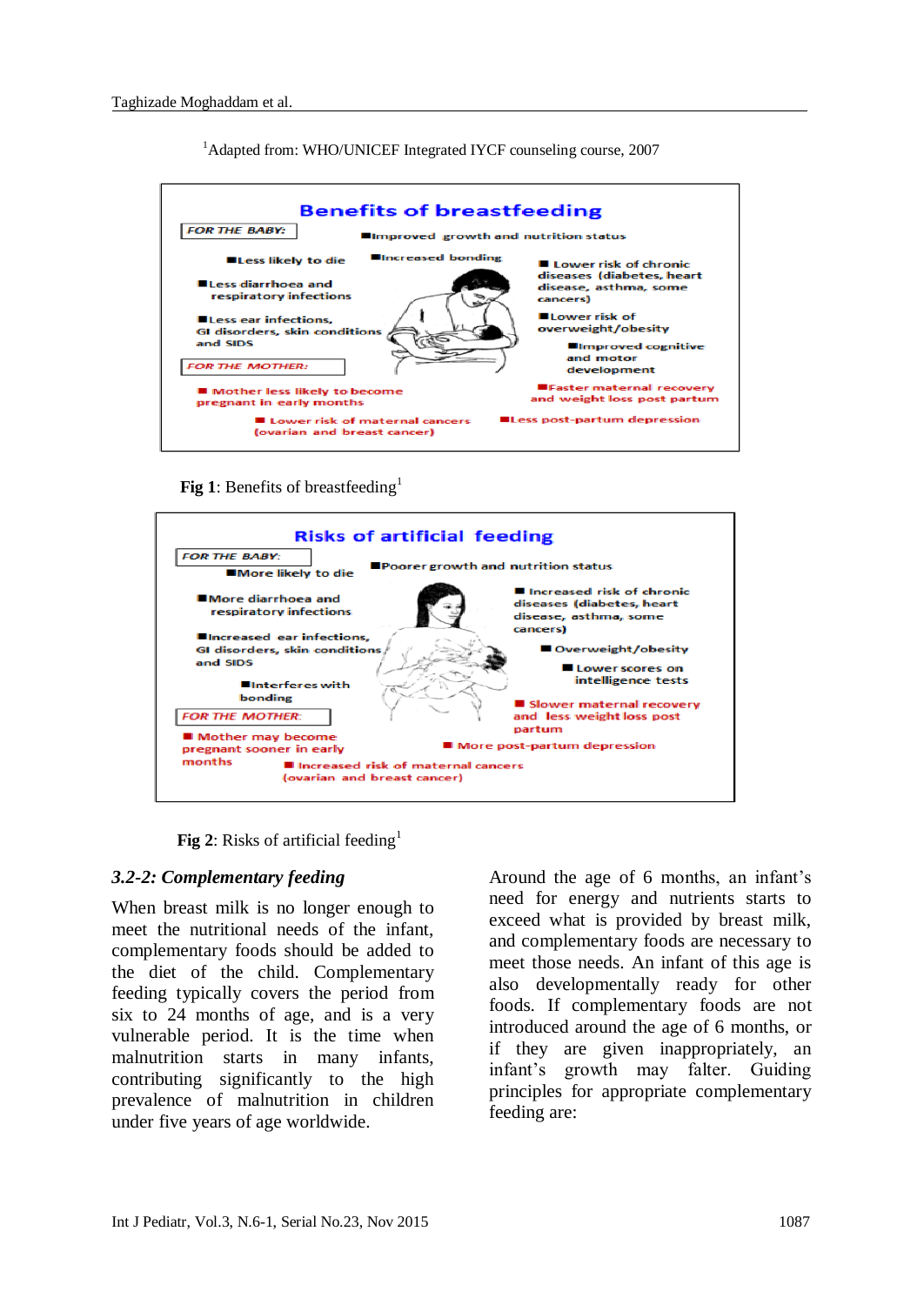$\bullet$ 

- continue frequent, on-demand breastfeeding until 2 years of age or beyond;
- practise responsive feeding (e.g. feed infants directly and assist older children. Feed slowly and patiently, encourage them to eat but do not force them, talk to the child and maintain eye contact);
- practise good hygiene and proper food handling;
- start at 6 months with small amounts of food and increase gradually as the child gets older;
- gradually increase food consistency and variety;
- increase the number of times that the child is fed: 2-3 meals per day for infants 6-8 months of age and 3-4 meals per day for infants 9-23 months of age, with 1-2 additional snacks as required;
- use fortified complementary foods or vitamin-mineral supplements as needed; and
- during illness, increase fluid intake including more breastfeeding, and offer soft, favourite foods (4, 6).



**Fig 3**: Benefits of complementary feeding<sup>1</sup>

## *3.3-Feeding in exceptionally difficult circumstances*

Families and children in difficult circumstances require special attention and practical support. Wherever possible, mothers and babies should remain together and get the support they need to exercise the most appropriate feeding option available. Breastfeeding remains the preferred mode of infant feeding in almost all difficult situations, for instance:

- low-birth-weight or premature infants;
- HIV-infected mothers;
- adolescent mothers;
- infants and young children who are malnourished; and
- families suffering the consequences of complex emergencies (4, 6).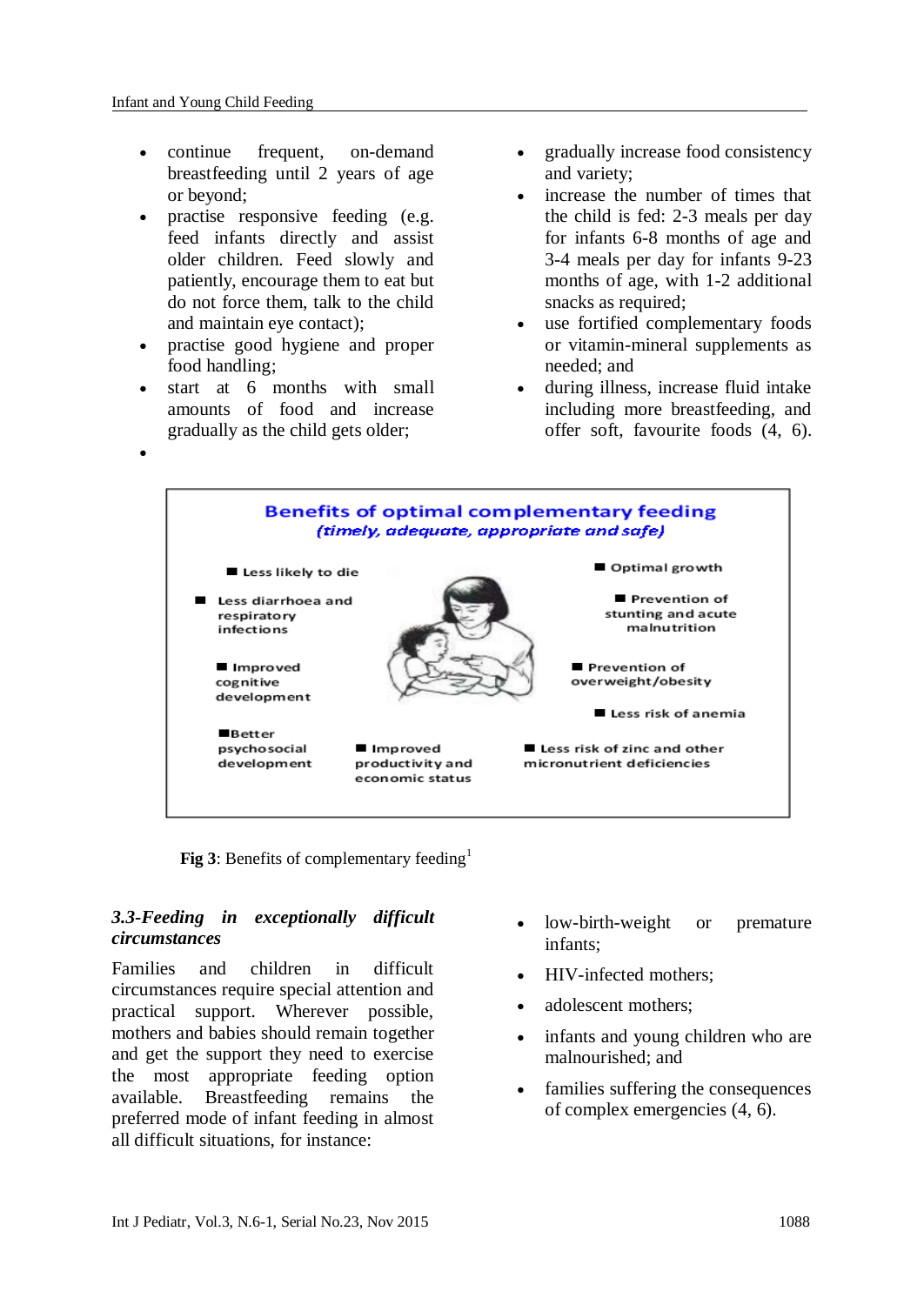## *3.3-1: Difficult circumstances refer to situations faced by particularly vulnerable groups such as:*

- HIV-infected mothers and their infants;
- People suffering the consequences of complex emergencies, including natural or human-induced disasters such as floods, drought, earthquakes, war, civil unrest and severe political and economic living conditions;
- Low birth-weight or premature infants;
- Infants and young children who are malnourished;
- Adolescent mothers and their infants;
- Children living in special circumstances such as foster care, or with mothers who have physical or mental disabilities, or children whose mothers are in prison or are affected by drug or alcohol abuse.
- MCA develops technical guidelines and materials for infant and young child feeding for vulnerable groups, in particular as it relates to HIV and infant feeding, infant feeding in emergency situations, feeding of malnourished children and feeding low-birth-weight and premature infants.
- Children who are malnourished are often found in environments where improving the quality and quantity of food intake is particularly problematic. They need extra attention both during early rehabilitation and over the longer term. For infants and young children, continued frequent breastfeeding and, when necessary, relactation are important measures.
- In addition, a recently developed home-based treatment for severe acute malnutrition is improving the

lives of hundreds of thousands of children a year. Ready-to-use Therapeutic Food (RUTF) has revolutionized the treatment of severe malnutrition – providing foods that are safe to use at home and ensure rapid weight gain in severely malnourished children (6).

WHO recommends exclusive breastfeeding for six months, and sustained breastfeeding with appropriate complementary foods up to two years or beyond. Families in difficult circumstances require special attention and practical support to be able to feed their children adequately. Wherever possible, mothers and babies should remain together and be provided with the support they need to exercise the most appropriate feeding option under the circumstances (6).

## *3.3-2: HIV and infant feeding*

Breastfeeding is normally the best way to feed an infant. A woman infected with HIV, however, can transmit the virus to her child during pregnancy, labour or delivery, or through breastfeeding. However, breastfeeding, and especially early and exclusive breastfeeding, is one of the most valuable interventions for improving child survival. Breastfeeding also confers many benefits in addition to reducing the risk of child mortality.

The dilemma has been to balance the risk of infants acquiring HIV through breastfeeding with the risk of death from causes other than HIV, in particular malnutrition and serious illnesses such as diarrhoea and pneumonia among nonbreastfed infants. For these reasons, health workers in countries where both HIV is common and many children die from these other illnesses, have faced a real challenge in identifying and promoting the best feeding practice for infants in their care whose mothers are HIV-infected.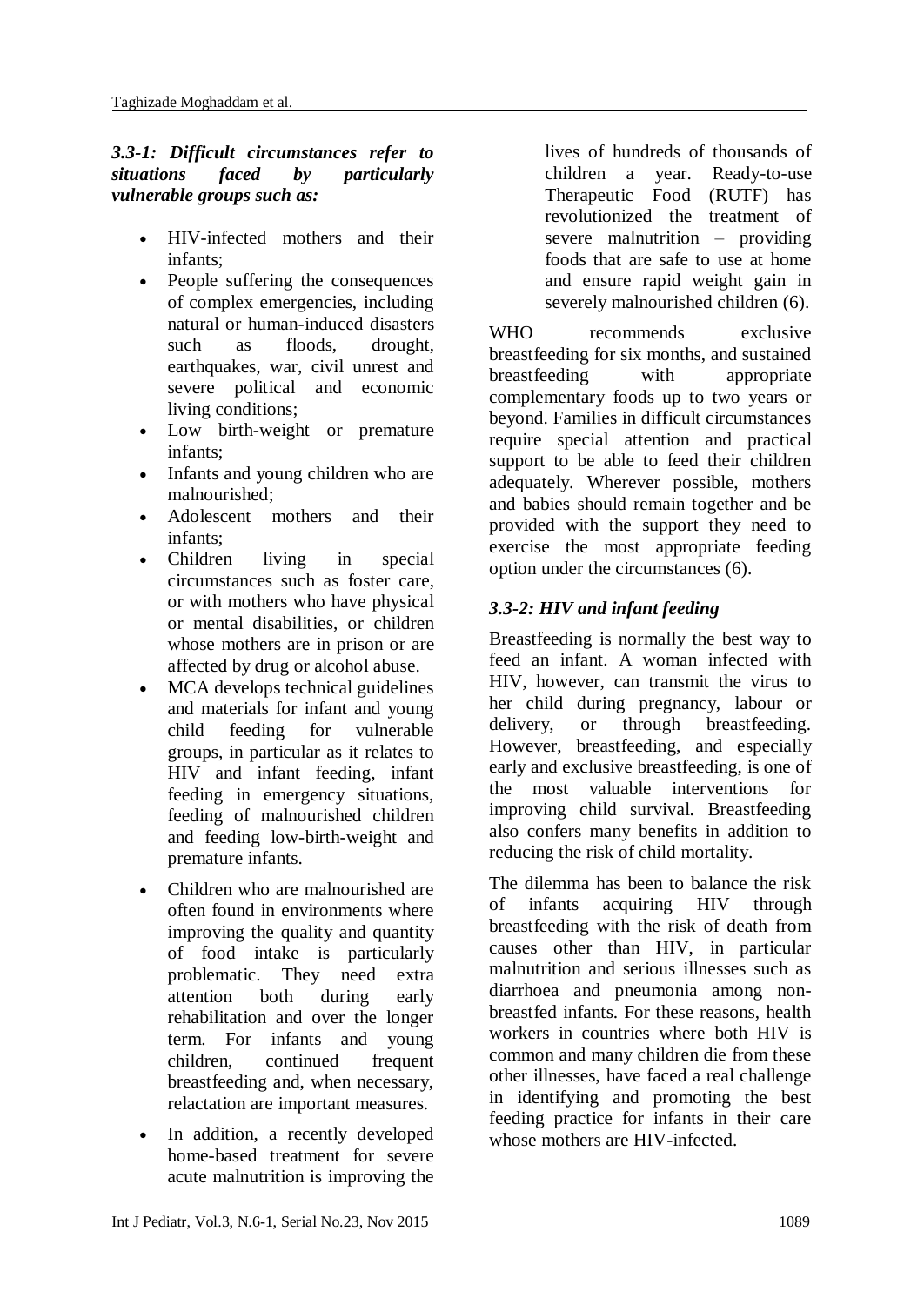A large body of evidence on HIV and infant feeding has accumulated in recent years which shows that giving antiretroviral drugs (ARVs) to either the HIV-infected mother or HIV-exposed infant can significantly reduce the risk of transmitting HIV through breastfeeding. In view of this evidence, in 2010 WHO released new guidelines on HIV and infant feeding containing revised principles and recommendations for infant feeding in the context of HIV and a summary of evidence that resulted in the guidelines. At the same time, new recommendations were released on antiretroviral therapy for infants and children, as well as for adults and adolescents, and for the prevention of mother-to-child transmission of HIV. Together, the recommendations provide simple, coherent and feasible guidance to countries for promoting and supporting improved infant feeding by HIV-infected mothers  $(9)$ .

## *3.4-Promoting proper feeding for infants and young children*

Malnutrition or malnourishment is a condition that results from eating a diet in which [nutrients](https://en.wikipedia.org/wiki/Nutrient) are either not enough or are too much such that the diet causes health problems. It may involve [calories,](https://en.wikipedia.org/wiki/Calories) [protein,](https://en.wikipedia.org/wiki/Protein) [carbohydrates,](https://en.wikipedia.org/wiki/Carbohydrates) [vitamins](https://en.wikipedia.org/wiki/Vitamin) or [minerals.](https://en.wikipedia.org/wiki/Dietary_element) Not enough nutrients is called undernutrition or undernourishment while too much is called [overnutrition.](https://en.wikipedia.org/wiki/Overnutrition) Malnutrition is often used specifically to refer to undernutrition where there is not enough calories, protein, or [micronutrients.](https://en.wikipedia.org/wiki/Micronutrients) If undernutrition occurs during [pregnancy,](https://en.wikipedia.org/wiki/Pregnancy) or before two years of age, it may result in permanent problems with physical and mental development (10-13). Some of signs of malnutrition are shown in (Table.1) (14).

 **Table 1:** Some of Signs of Malnutrition

| <b>Site</b>     | <b>Sign</b>                                                                                                                                                           |
|-----------------|-----------------------------------------------------------------------------------------------------------------------------------------------------------------------|
| Face            | Moon face (kwashiorkor), simian facies (marasmus)                                                                                                                     |
| Eye             | Dry eyes, pale conjunctiva, Bitot's spots (vitamin A), periorbital edema                                                                                              |
| Mouth           | Angular stomatitis, cheilitis, glossitis, spongy bleeding gums (vitamin C), parotid enlargement                                                                       |
| <b>Teeth</b>    | Enamel mottling, delayed eruption                                                                                                                                     |
| Hair            | Dull, sparse, brittle hair, hypopigmentation, flag sign (alternating bands of light and normal color), broomstick eyelashes, alopecia                                 |
| <b>Skin</b>     | Loose and wrinkled (marasmus), shiny and edematous (kwashiorkor), dry, follicular hyperkeratosis, patchy hyper- and hypopigmentation, erosions,<br>poor wound healing |
| Nail            | Koilonychia, thin and soft nail plates, fissures or ridges                                                                                                            |
| Musculature     | Muscles wasting, particularly in the buttocks and thighs                                                                                                              |
| Skeletal        | Deformities usually a result of calcium, vitamin D, or vitamin C deficiencies                                                                                         |
| Abdomen         | Distended - hepatomegaly with fatty liver, ascites may be present                                                                                                     |
| Cardiovascular  | Bradycardia, hypotension, reduced cardiac output, small vessel vasculopathy                                                                                           |
| Neurologic      | Global development delay, loss of knee and ankle reflexes, poor memory                                                                                                |
| Hematological   | Pallor, petechiae, bleeding diathesis                                                                                                                                 |
| <b>Behavior</b> | Lethargic, apathetic                                                                                                                                                  |

Malnutrition is responsible, directly or indirectly for about one third of deaths among children under five. Well above two thirds of these deaths, often associated with inappropriate feeding practices, occur during the first year of life. Malnutrition is estimated to contribute to more than one third of all child deaths, although it is rarely listed as the direct cause. Lack of access to highly nutritious foods, especially in the present context of rising food prices, is a common cause of malnutrition. Poor feeding practices, such as inadequate breastfeeding, offering the wrong foods, and not ensuring that the child gets enough nutritious food,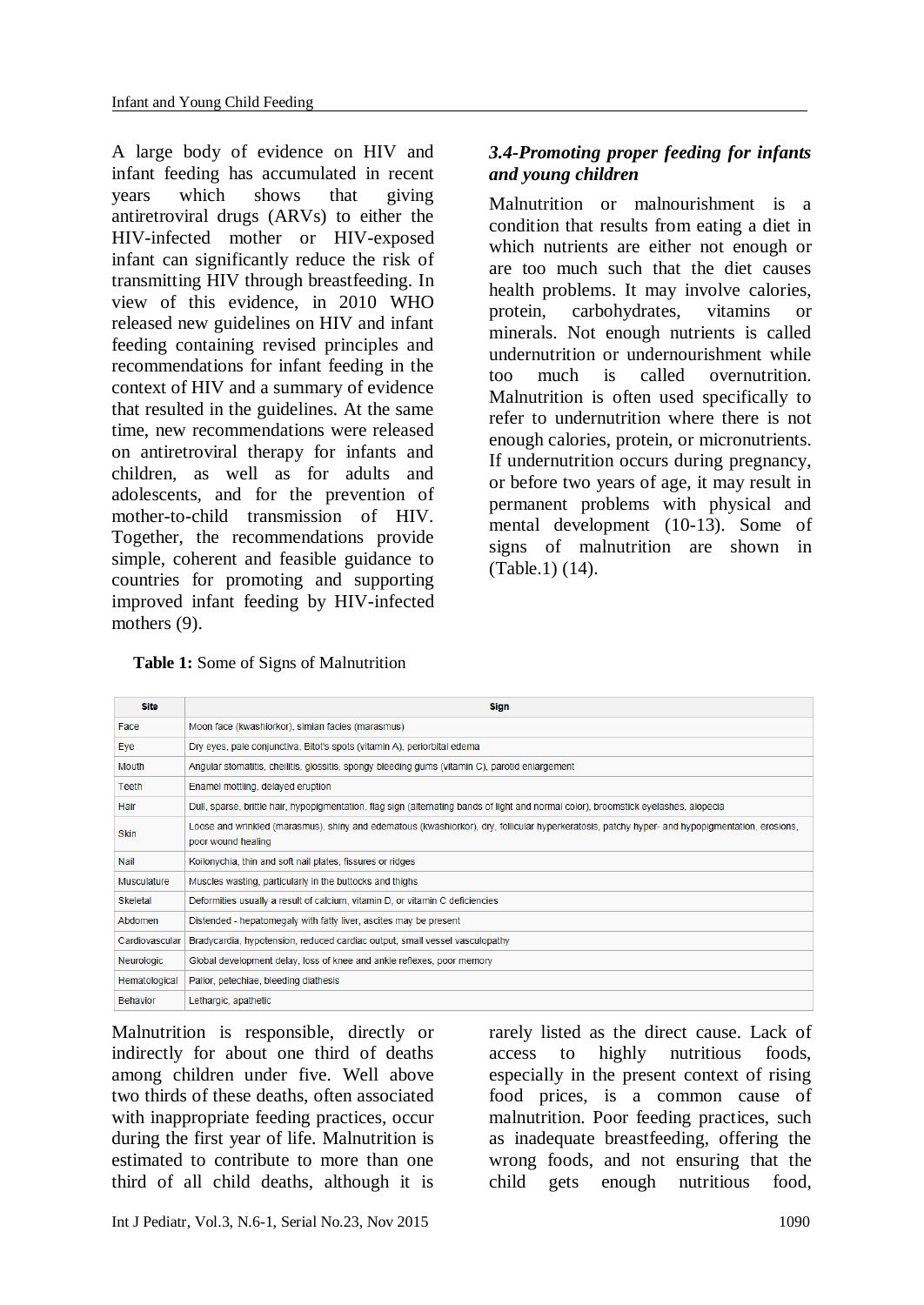contribute to malnutrition. Infection – particularly frequent or persistent diarrhoea, pneumonia, measles and malaria also undermines a child's nutritional status.

Nutrition and nurturing during the first years of life are both crucial for life-long health and well-being. In infancy, no gift is more precious than breastfeeding; yet barely one in three infants is exclusively breastfed during the first six months of life. The World Health Organization recommends that infants start breastfeeding within one hour of life, are exclusively breastfed for six months, with timely introduction of adequate, safe and properly fed complementary foods while continuing breastfeeding for up to two years of age or beyond (15-17).



**Fig 4:** Measuring height in children to assess growth

### **4- Conclusion**

All children and adolescents should have the means and the opportunity to develop to their full potential. Life, survival, maximum development, access to health and access to health services are not just basic needs of children and adolescents, but fundamental human rights (17, 18). Under nutrition is estimated to cause 3.1 million child deaths annually or 45% of all child deaths. Infant and young child feeding is a key area to improve child survival and promote healthy growth and development. The first 2 years of a child's life are particularly important, as optimal nutrition during this period lowers morbidity and mortality, reduces the risk of chronic disease, and fosters better development overall. Optimal breastfeeding is so critical that it could save about 800 000 under 5 child lives every year. WHO and UNICEF recommend:

- Early initiation of breastfeeding within 1 hour of birth:
- Exclusive breastfeeding for the first 6 months of life; and
- The introduction of nutritionallyadequate and safe complementary (solid) foods at 6 months together with continued breastfeeding up to 2 years of age or beyond.

### **5- Conflict of Interest:** None.

### **6- References**

- 1. World Health Organization. 10 facts on child. Available at: healthhttp://www.who.int/features/fact files/child\_health2/en/. Accessed in September 2015.
- 2. Black RE, Victora CG, Walker SP, and the Maternal and Child Nutrition Study Group. Maternal and child undernutrition and overweight in lowincome and middle-income countries. Lancet 2013; published online.
- 3. World Health Organization. Infant and young child feeding. A tool for assessing national practices, policies and programmes. 2003. ISBN: 92 4 156254 4. Available at: http://www.who.int/nutrition/publicati ons/infantfeeding/9241562544/en/.
- 4. World Health Organization, UNICEF. Global strategy for infant and young child feeding. ISBN: 92 4 156221 8. Available at: [http://www.who.int/nutrition/publicati](http://www.who.int/nutrition/publications/infantfeeding/9241562218/en/) [ons/infantfeeding/9241562218/en/](http://www.who.int/nutrition/publications/infantfeeding/9241562218/en/). Accessed in September 2015.
- 5. Bayyenat S, Ghazizade Hashemi SA, Purbaferani A, Saeidi M, Khodaee Gh.